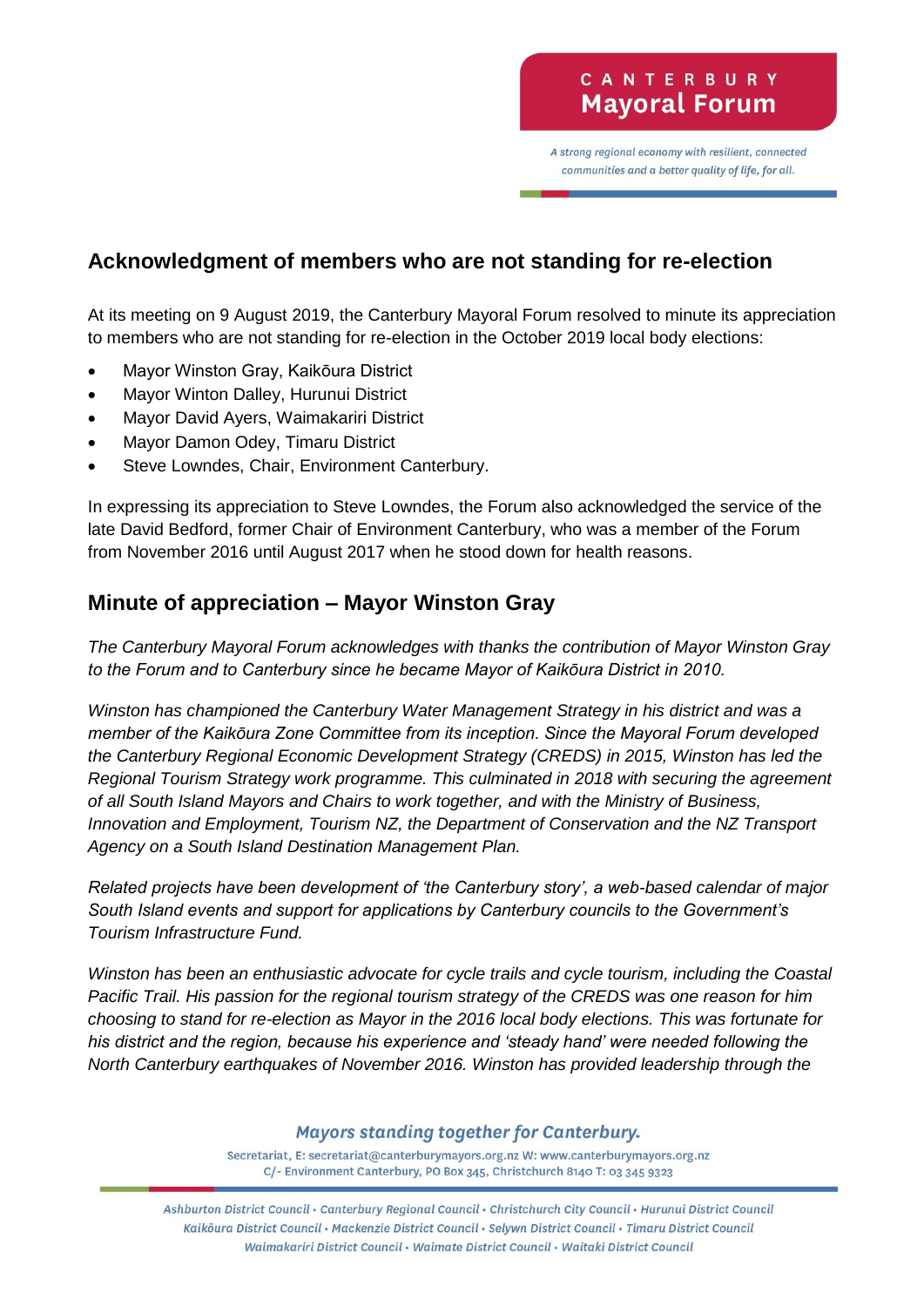*earthquake and recovery process, seizing opportunities to bring together central government, council, the community, Te Rūnanga o Kaikōura, businesses and other stakeholders to forge a new future for the district.*

### **Minute of appreciation – Mayor Winton Dalley**

*The Canterbury Mayoral Forum acknowledges with thanks the contribution of Mayor Winton Dalley to the Forum and to Canterbury since he became Mayor of Hurunui District in 2010.*

*Winton has been a stalwart of the Canterbury Water Management Strategy since its inception, and an advocate for the 'gifts and gains' required in a genuinely collaborative, community-led approach to freshwater management – in the Hurunui-Waiau Zone Committee, the Regional Water Committee and more broadly across the region.*

*Since the Mayoral Forum developed the Canterbury Regional Economic Development Strategy (CREDS) in 2015, Winton has led the regional transport work programme, advocating for integrated, multi-modal transport solutions that are safer, resilient, cost-effective and sustainable.*

*Related projects have included re-framing the Regional Land Transport Plan (RLTP) 2015–25 and incorporating Mayoral Forum aspirations and priorities in the 2018–28 RLTP; formation of a South Island Regional Transport Committees Chairs Group; convening a transport sector reference group; work with the New Zealand Transport Agency (NZTA) and Ministry of Transport on national freight indicators research and visitor flows, to inform transport planning and investment and visitor destination management; and a resilience stocktake with NZTA of transport infrastructure in Canterbury.*

*In 2019, Winton has been a member of the Mayoral Forum's Climate Change Steering Group.*

*Winton has been a strong voice within the Mayoral Forum for the interests of rural communities and has championed rural health services within his district. His leadership following the North Canterbury earthquakes of November 2016 was critical to the response, recovery and resilience of Hurunui District and North Canterbury.*

# **Minute of appreciation – Mayor David Ayers**

*The Canterbury Mayoral Forum acknowledges with thanks the contribution of Mayor David Ayers to the Forum and to Canterbury since he became Mayor of Waimakariri District in 2010. He was elected Deputy-Chair of the Mayoral Forum from 2013 to 2016.*

*David has championed the Canterbury Water Management Strategy within his district and has provided committed leadership throughout the Waimakariri sub-regional planning process.*

*Since the Mayoral Forum developed the Canterbury Regional Economic Development Strategy (CREDS) in 2015, David has led the education and training work programme, with its objectives of a skilled and educated workforce and alignment of business, education and local government to make Canterbury a great place to study, live and work. He has chaired an education and training reference group since 2015 – members have included representatives of the University of Canterbury, Lincoln University, Ara Institute, the Lincoln University AgResearch Joint Facility, Community College North Canterbury, the Primary ITO, ChristchurchNZ, Aoraki Development, Tokona te Raki (Ngāi Tahu), the Ministry of Education and Careers NZ. The reference group has warmly affirmed the value of this group as an independently facilitated forum, most recently when*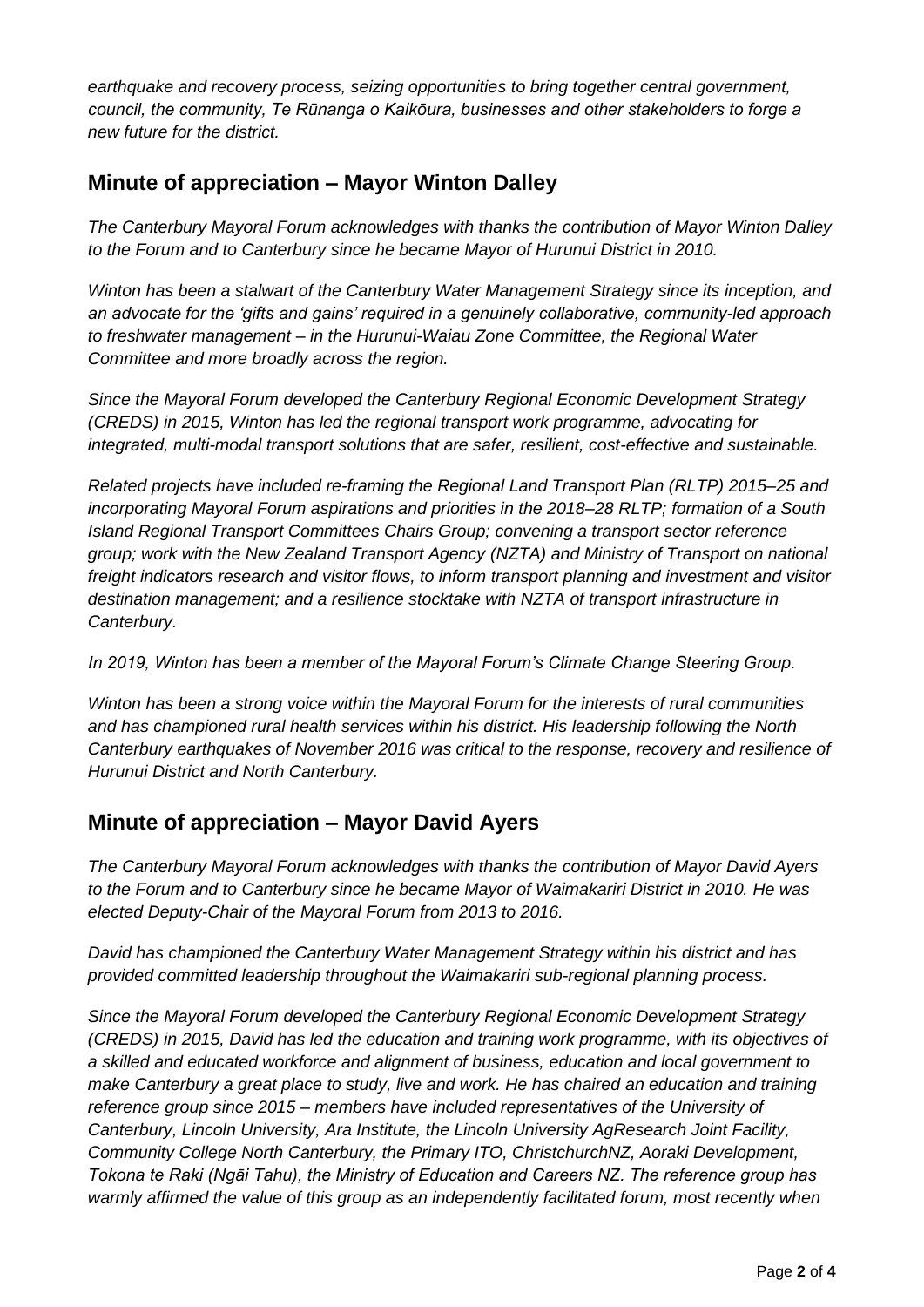*David led development of a submission on the Government's proposed reforms of vocational education in 2019.*

*Related projects have included advocacy for international education, retention of international graduates in post-study employment in Canterbury, and development of a 'Canterbury story' to support attraction of students, investment, business, workers and visitors to our region.*

*David led Waimakariri District through the Canterbury earthquakes of 2010–11 and provided support following the Hurunui-Kaikōura earthquake sequence in 2016. Together with the Mayors of neighbouring territorial authorities, he displayed outstanding leadership in the local and regional response to, and recovery from, these significant natural disasters.*

# **Minute of appreciation – Mayor Damon Odey**

*The Canterbury Mayoral Forum acknowledges with thanks the contribution of Mayor Damon Odey to the Forum and to Canterbury since he became Mayor of Timaru District in 2013.* 

*Since the Mayoral Forum developed the Canterbury Regional Economic Development Strategy (CREDS) in 2015, Damon has led the Digital Connectivity work programme, with an emphasis on the extension, uptake and use of fast broadband in rural Canterbury. An early and very significant win was his successful advocacy with Spark NZ to bring forward its roll-out of 4G across the entire region by the end of 2016 – at no cost to ratepayers or taxpayers. Since then, he has continued to advocate with central government, Crown Infrastructure Partners and the private sector to map remaining gaps in broadband coverage and identify innovative solutions to plug these. With a funding grant from the Regional Growth Programme, he commissioned a project to gather, write up and publish stories about how businesses are using fast broadband in rural Canterbury, to encourage continued uptake and use. His leadership in rural digital connectivity was recognised by his appointment to the Digital Economy and Digital Inclusion Ministerial Advisory Group.*

*Damon has also supported a project developed by Aoraki Development to link young people with employment opportunities and career pathways in South Canterbury. The youth transitions project (MynextMove) has been extended throughout South Canterbury and we are currently exploring opportunities to adapt it and roll it out in mid-Canterbury.* 

*Damon has championed the Canterbury Water Management Strategy in his district and the wider region. He has been a passionate advocate for Timaru District and a staunch proponent of the Mayoral Forum standing together to secure the success of the wider region.*

*During the 2016–19 local government term, Damon has been Deputy-Chair of the Mayoral Forum. He has brought to the Mayoral Forum and its work positive leadership, the knack of getting things done, an increasing facility in te reo Māori and his own well-shod brand of sartorial elegance. He leaves big (and colourful) shoes to fill.*

# **Minute of appreciation – David Bedford and Steve Lowndes**

*The Canterbury Mayoral Forum acknowledges with thanks the contributions of David Bedford and Steve Lowndes to the Forum and to Canterbury during the 2016–19 local government term.* 

*In October 2016, David was elected Chair and Steve Deputy-Chair of Environment Canterbury. Steve became acting Chair and a member of the Mayoral Forum when David took leave of*